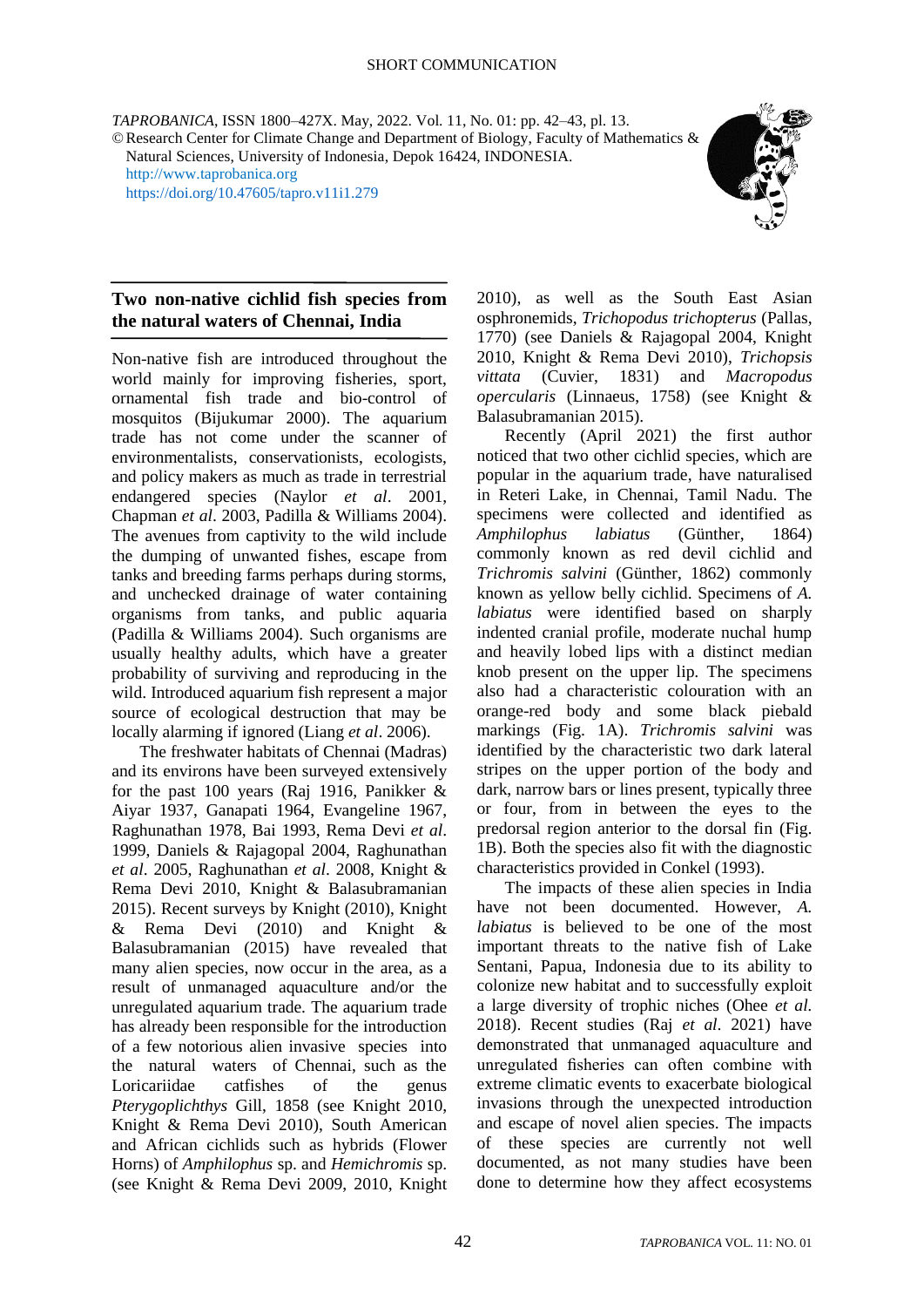and other species. The absence of data does not equate to a lack of effects.

## **Literature cited**

- Bai, M.M. (1993). Ecological studies on the River Cooum with special reference to pollution. *Records of the Zoological Survey of India*, 93(3&4): 393–416.
- Bijukumar, A. (2000). Exotic fishes and freshwater fish diversity. *Zoos' Print*, 15(11): 363–367.
- Chapman, J.W., T.W. Miller, and E.V. Coan (2003). Live seafood species as recipes for invasion. Conservation Biology, 17(5): 1386– 1395.
- Conkel, D. (1993). *Cichlids of North and Central America*. Tropical Fish Hobbyist Publications, Inc., Neptune City, New Jersey: 192pp.
- [Daniels, R.J.R. and](http://www.zoosprint.org/ZooPrintJournal/2004/May/1481-83.pdf) B. Rajagopal (2004). Fishes of Chembarampakkam Lake - a wetland in the outskirts of Chennai. *Zoos' Print*, 19(5): 1481–1483.
- Evangeline, G. (1967). Trend in the fisheries of the Adyar Estuary from April 1963 to March 1965. *Madras Journal of Fisheries*, 6(4): 1– 20.
- Ganapati, S.V. (1964). Hydrobiological study of the River Cooum in Madras, South India with special reference to fisheries. *Archiv für Hydrobiologie*, 60(2): 200–224.
- Knight, J.D.M. and K. Rema Devi (2009). On a record of *Amphilophus trimaculatum* (Günther) (Teleostei: Perciformes: Cichlidae) in the natural waters of Tamil Nadu, India. *Journal of the Bombay Natural History Society*, 106(3): 347–348.
- [Knight, J.D.M. \(2010\).](http://threatenedtaxa.org/ZooPrintJournal/2010/February/o217926ii10700-704.pdf) Invasive ornamental fish: a potential threat to aquatic biodiversity in Peninsular India. *Journal of Threatened Taxa*, 2(2): 700–704.
- Knight, J.D.M. and K. Rema Devi (2010). Species persistence: a re-look at the freshwater fish fauna of Chennai, India. *Journal of Threatened Taxa*, 2(12): 1334–1337.
- Knight, J.D.M. and S. Balasubramanian (2015). On a record of two alien fish species (Teleostei: Osphronemidae) from the natural waters of Chennai, Tamil Nadu, India. *Journal of Threatened Taxa*, 7(3): 7044–7046.
- Liang, S.H., L.C. Chuang, and M.H. Chang (2006). The pet trade as a source of invasive fish in Taiwan. *Taiwania*, 51(2): 93–98.
- Naylor, R.L., S.L. Williams, and D.R. Strong (2001). Aquaculture – a gateway for exotic species. *Science*, 294(5547): 1655–1656.
- Ohee, H.L., Sujarta P, Br Surbakti S, and Barclay H. (2018). Rapid expansion and biodiversity impacts of the red devil cichlid (*Amphilophus labiatus*, Günther 1864) in Lake Sentani, Papua, Indonesia. *Biodiversitas*, 19(6): 2096– 2103.
- Padilla, D.K. and S.L. Williams (2004). Beyond ballast water: aquarium and ornamental trades as sources of invasive species in aquatic ecosystem. *Frontiers in Ecology & the Environment*, 2(3): 131–138.
- Panikker, N.K. and R.G. Aiyar (1937). The brackish-water fauna of Madras. *Proceedings of the Indian Academy of Science*, 6(5): 284– 337.
- Raj, S.B. (1916). Notes on the freshwater fish of Madras. *Records of the Indian Museum*, 12(6): 249–294.
- Raghunathan, M.B. (1978). Studies on seasonal tanks in Tamil Nadu. Chembarampakkam Tank. *The Indian Journal of Zootomy*, 19(2): 81–85.
- Raghunathan, M.B., K. Rema Devi, and T.J. Indra (2005). Studies on the icthyofauna of sacred groves in Kanchipuram District, Tamil Nadu. *Records of the Zoological Survey of India*, 104(1&2): 59–69.
- Raghunathan, M.B., K. Rema Devi, and T.J. Indra (2008). Fish faunal diversity in a paddy field from TamilNadu. *Records of the Zoological Survey of India*, 108(2): 51–65.
- Rema Devi, K., T.J. Indra, M.B. Raghunathan, and M.M. Bai (1999). On a collection of fish fauna from Chennai; Chengleput and Tiruvallur Districts of Tamil Nadu. *Records of the Zoological Survey of India*, 97(4): 151–166.
- Raj, A.S., B. Kumar, J. Tharian, and R. Raghavan (2021). Illegal and unmanaged aquaculture, unregulated fisheries and extreme climatic events combine to trigger invasions in a global biodiversity hotspot. *Biological Invasions*, 23(6781): 2373–2380.

*Submitted*: 18 Aug 2021, *Accepted*: 13 Jan 2022 Section Editor: Upali S. Amarasinghe

## G. Aravind<sup>1</sup> & J.D.M. Knight<sup>2</sup>

<sup>1</sup>*No 6/14 Annamalai Nagar, 3rd Cross St., Thiruvottiyur, Chennai 600019, Tamil Nadu, India; E-mail: aravind\_manoj@yahoo.com* <sup>2</sup> *Flat L, Sri Balaji Apartments, 7th Main Rd., Dhandeeswaram, Velachery, Chennai, Tamil Nadu 600042, India; E-mail: jdmarcusknight@yahoo.co.in*